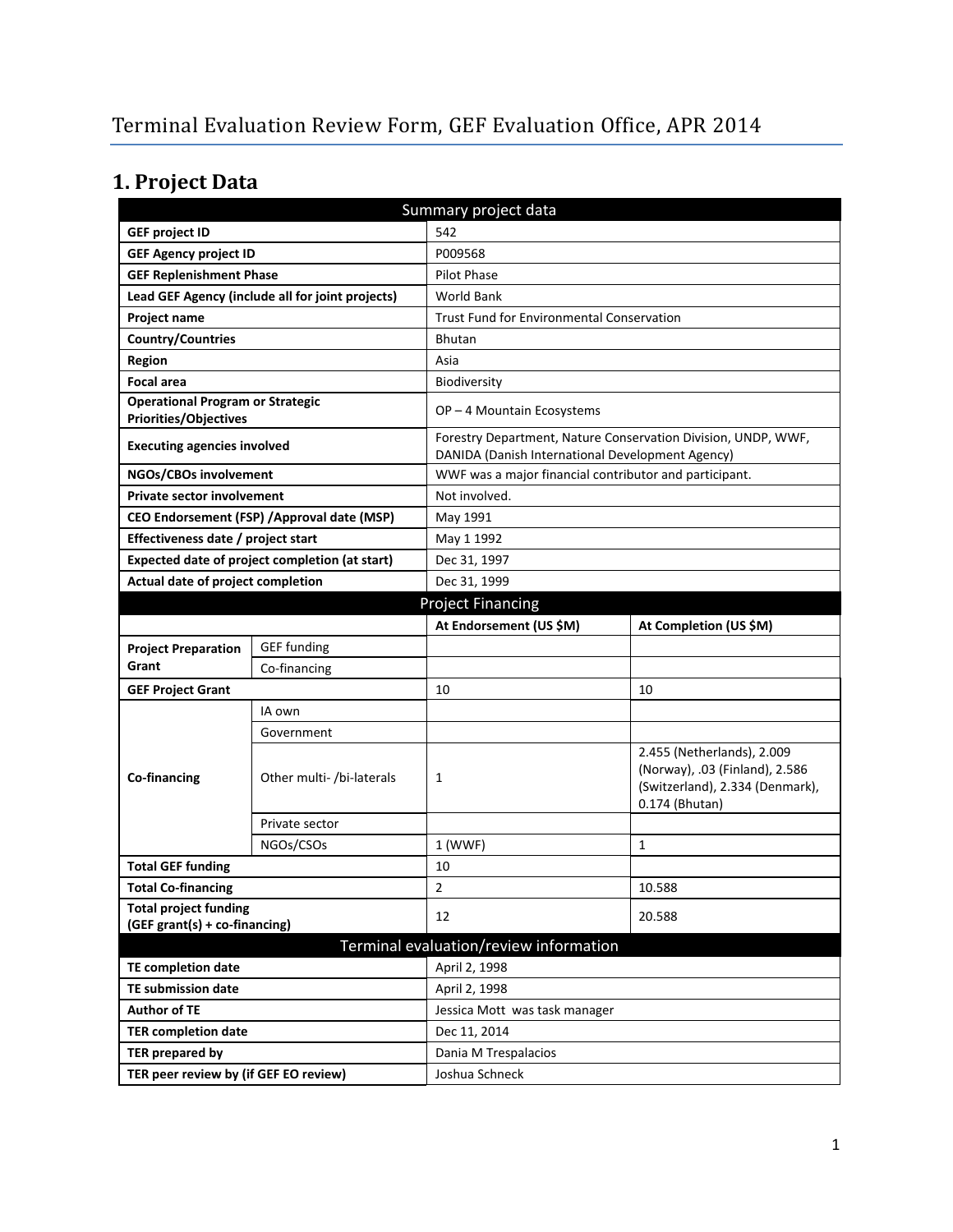| <b>Criteria</b>                                  | <b>Final PIR</b> | <b>IA Terminal</b><br><b>Evaluation</b> | <b>IA Evaluation</b><br><b>Office Review</b> | <b>GEF EO Review</b> |
|--------------------------------------------------|------------------|-----------------------------------------|----------------------------------------------|----------------------|
| <b>Project Outcomes</b>                          | Not Available    |                                         |                                              |                      |
| <b>Sustainability of Outcomes</b>                | Not Available    |                                         |                                              |                      |
| <b>M&amp;E Design</b>                            | Not Available    | ΝR                                      | <b>NR</b>                                    | HS                   |
| <b>M&amp;E</b> Implementation                    | Not Available    | ΝR                                      | <b>NR</b>                                    |                      |
| <b>Quality of Implementation</b>                 | Not Available    |                                         |                                              |                      |
| <b>Quality of Execution</b>                      | Not Available    |                                         |                                              | НS                   |
| <b>Quality of the Terminal Evaluation Report</b> |                  |                                         |                                              |                      |

### **2. Summary of Project Ratings**

### **3. Project Objectives**

3.1 Global Environmental Objectives of the project:

The Global Environmental Objective is to assist Bhutan in the conservation of its forestry and rich biological diversity, which will increasingly be under pressure due to population growth and economic development. (PD pg. 2) Bhutan offers the last hope among the Himalayan region countries of preserving these resources for posterity. (PD pg. 8) Although the government of Bhutan's policies regarding biological diversity conservation are commendable, the country is facing serious financial, institutional, and human resource constraints in implementing conservation programs because of a small population, limited economic activity, and low government revenues. A nationwide program of biological diversity conservation is well beyond Bhutan's present and foreseeable financial capacity, and Bhutan's stated intentions regarding conservation are unlikely to be achieved through its regular budget. Implementation capacity is also severely limited. (PD pg. 1)

#### 3.2 Development Objectives of the project:

The Development Objective of this project is to test the feasibility of trust funds as a mechanism for providing long-term and sustainable support for conservation of biological diversity. (PD pg. 2) Trust funds that generate income streams to support conservation activities were, at the time of project start, unprecedented in World Bank projects. The proposed project is designed to ascertain whether this form of trust fund is a suitable and replicable arrangement.

3.3 Were there any **changes** in the Global Environmental Objectives, Development Objectives, or other activities during implementation?

There were **no changes** in the global environmental and development objectives of this project.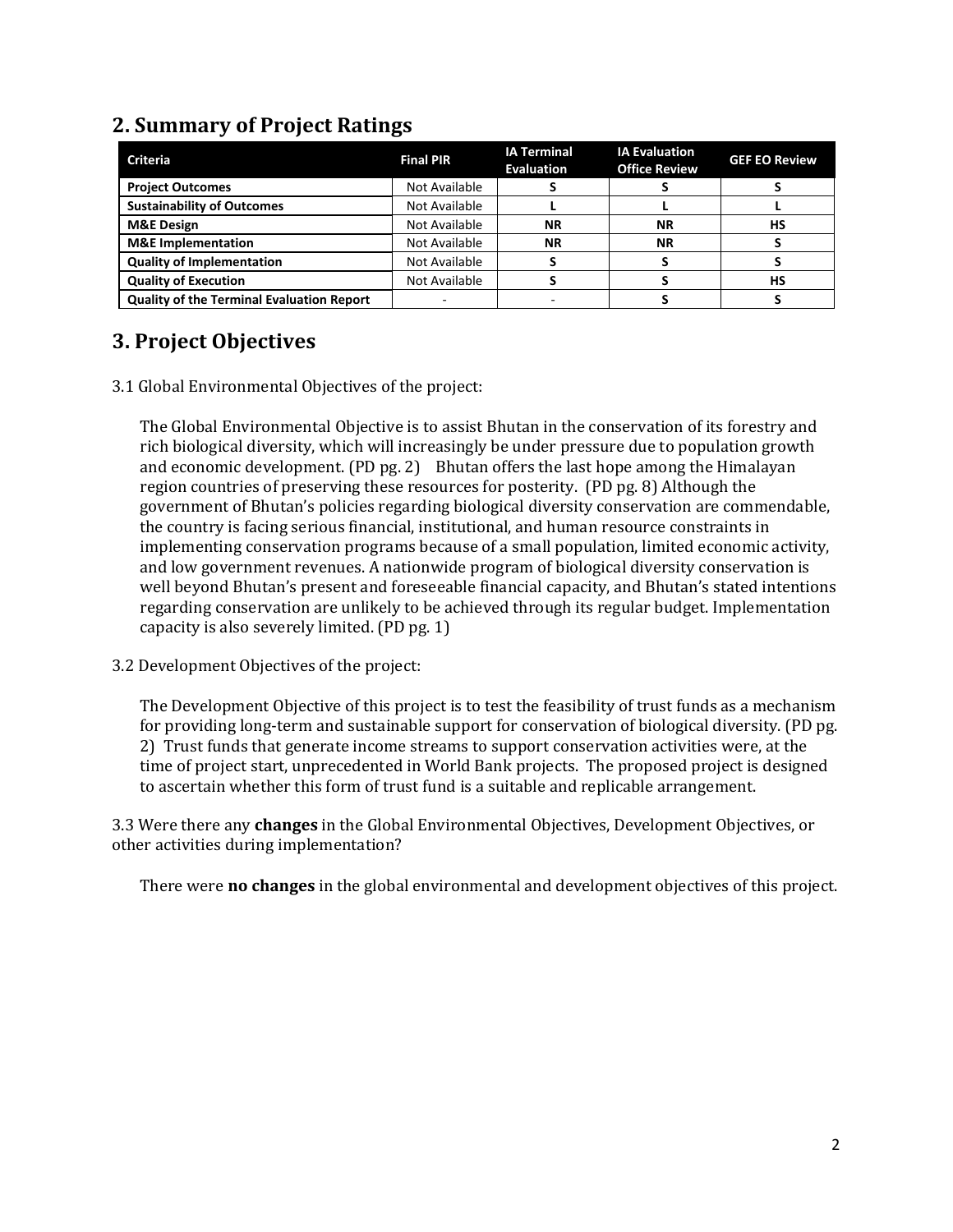### **4. GEF EO assessment of Outcomes and Sustainability**

Please refer to the GEF Terminal Evaluation Review Guidelines for detail on the criteria for ratings.

Relevance can receive either a Satisfactory or Unsatisfactory rating. For Effectiveness and Cost efficiency, a six point rating scale is used (Highly Satisfactory to Highly Unsatisfactory), or Unable to Assess. Sustainability ratings are assessed on a four-point scale: Likely=no or negligible risk; Moderately Likely=low risk; Moderately Unlikely=substantial risks; Unlikely=high risk. In assessing a Sustainability rating please note if, and to what degree, sustainability of project outcomes is threatened by financial, sociopolitical, institutional/governance, or environmental factors.

Please justify ratings in the space below each box.

| 4.1 Relevance | Rating: Satisfactory |
|---------------|----------------------|
|---------------|----------------------|

The project outcomes are consistent with the GEF's Biodiversity focal area. By assisting Bhutan to conserve its pristine ecosystems and its unique flora and fauna, the project would not only benefit Bhutan but also serve the broader cause of global biological diversity conservation. (PD pg. 5) GEF support would assist Bhutan to promote a more controlled and rational use of its resources through institutional strengthening and training; establishment of an ecological database; establishment of a protected areas system; and promotion of sustainable use of biological resources, all of which are fully in accord with the GEF Scientific and Technical Advisory Panel's (STAP) scientific and technical selection criteria.

The project is consistent with Bhutan's priorities. The concept for the Bhutan Trust Fund for Environmental Conservation as a mechanism to ensure sustainable financing for the preservation of Bhutan's biological diversity was developed by the government of Bhutan in association with WWF-US and UNDP in 1989, and the trust fund itself was established in March 1991. (PD pg. 1) The proposed Bhutan Trust Fund would require US\$20.0 million, of which Bhutan has requested US\$10.0 million funding from the Global Environment Trust Fund. (PD pg. 1) The GEF contribution would be used by Bhutan to leverage matching funds from bilateral donors, NGOs, and other agencies within the UN system. WWF-US and the Netherlands Government each committed US\$1.0 million by the start of the project. (PD pg. 1)

| 4.2 Effectiveness | Rating: Satisfactory |
|-------------------|----------------------|
|-------------------|----------------------|

The objectives of the GEF grant were to:

(1) assist the government of Bhutan in initiating a comprehensive nation-wide environmental conservation program; and

(2) test the feasibility of trust funds as a mechanism for providing long-term and sustainable support for conservation of biodiversity. (TE pg. iii, PD pg. 7-8))

The Project Document describes 2 main project components, each with specific and measurable expected outcomes (PD pg. 8-9):

**1- Establishing Bhutan's Trust Fund for Environmental Conservation (BTF)**  The project would contribute US\$10 million to the establishment of Bhutan's Trust Fund for Environmental Conservation (BTF), in two tranches: first US\$7 million, then US\$3 million upon successful completion of the first tranche.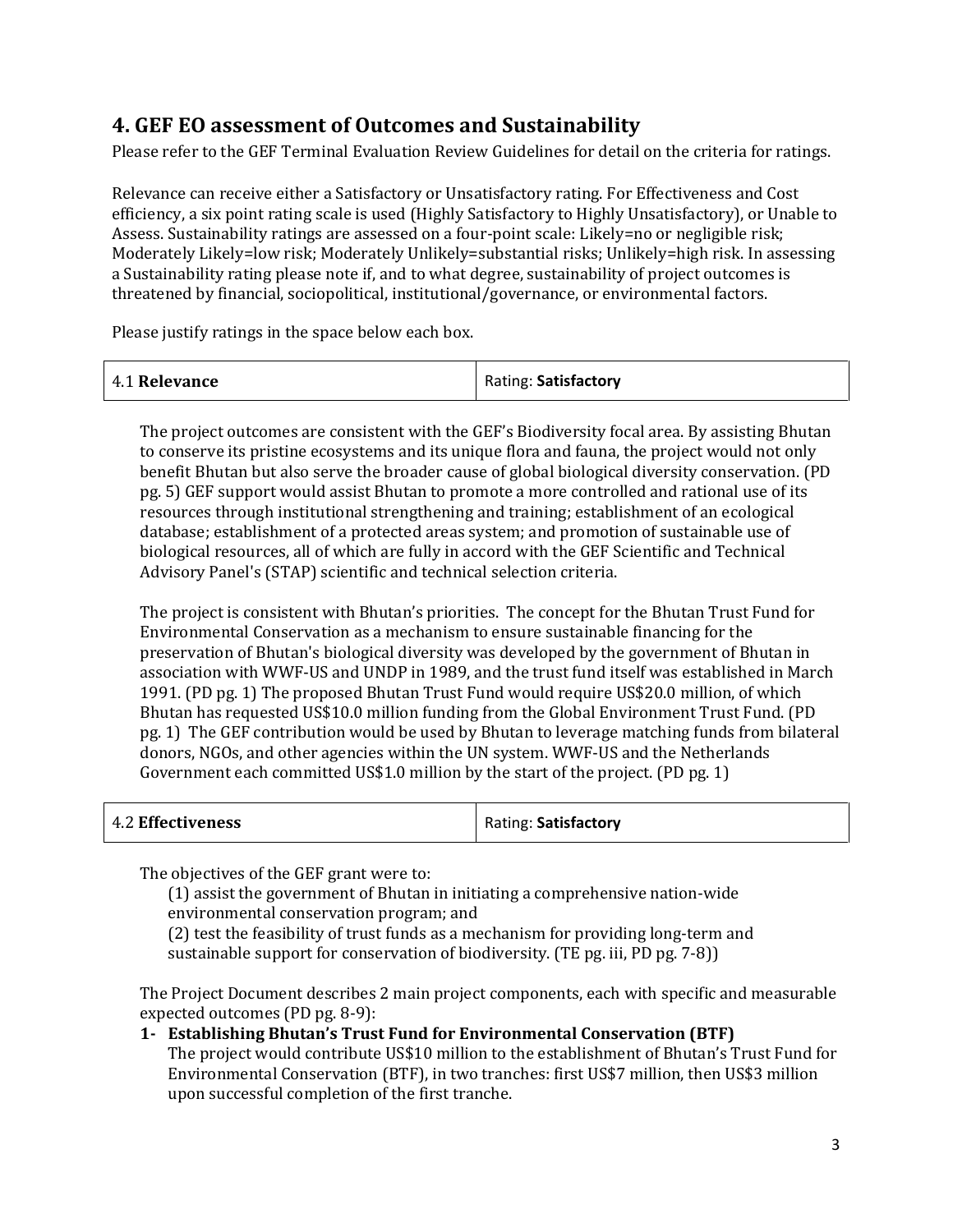#### **2- First Five-Year program**

The project would implement the BTF's first five years of work, which would cost US\$2.26 million, and would consist of 4 subcomponents:

- 1- Institutional Strengthening and Human Resource Development (US\$670)
	- a. Upgrading of Wildlife Division of Bhutan's Department of Forestry The DOF will reorganize and upgrade the existing Wildlife Division into a Nature Conservation Division, to be headed by a senior official at the Joint Director level, to include an Inventory and Management Planning Unit and an Extension Education Unit, and to grow from 53 staff to 127 staff, including field staff for 2 existing protected areas Jigme Dorji and Royal Manas, and one new protected area Black Mountain.
	- b. Training of Bhutan's Forestry Institute

The project will support the Bhutan Forestry Institute to revise its curriculum to incorporate new subjects (wildlife conservation, protected areas management, community relations); and to provide short refresher courses on specific technical subjects (park management, ecology, wildlife, silviculture, extension, buffer zone management, survey/inventory methodologies) to higher level staff.

- c. Increased Capacity for Biological Diversity Assessment and Monitoring The Department of Forestry will expand its data collection, storage, and monitoring capability to include biological diversity parameters. The data will be interpreted and presented in a format which decision-makers and planners can readily use. All data will be entered into an existing national data base housed within the Department of Forestry, and will include digitization and GIS. The project will support the salary of one full-time staff to be seconded from the Wildlife Division, and will provide training and equipment.
- 2- Establishment of a National System of Protected Areas (US\$290)
	- The Wildlife Division will conduct a thorough review of the existing protected areas. It will include collecting baseline information, formal recognition of the network of protected areas, and official gazettement of 4 protected areas. The end result will be a national protected areas system plan which will serve as a blueprint to guide RGOB's future programming and priorities in biological diversity conservation.
- 3- Management of 2 Existing Protected Areas: Jigme Dorji Wildlife Sanctuary and Royal Manas National Park (US\$960)

At Royal Manas, the project will include a demonstration project in an adjacent community, introduction of sustainable farming, ecological surveys of the PA, new park infrastructure, training of park staff.

At Jigme Dorji, ecological/economic surveys, staff training, development of management posts, basic infrastructure, conservation education, a demonstration project, and increase in staff: two rangers, four beat officers and ten guards.

- 4- Development of a New Protected Area: Black Mountain (US\$340) Including a management plan for the new PA.
- (PD pg. 9-16)

The TE reports that all of the project's expected outputs were satisfactorily achieved, including: the upgrading of the Wildlife Division and the increase to 127 staff; the revised curriculum of the Bhutan Forest Institute, the increased information management capacity of the Forest Service; a new system of protected areas, including four newly gazzetted PAs (Royal Manas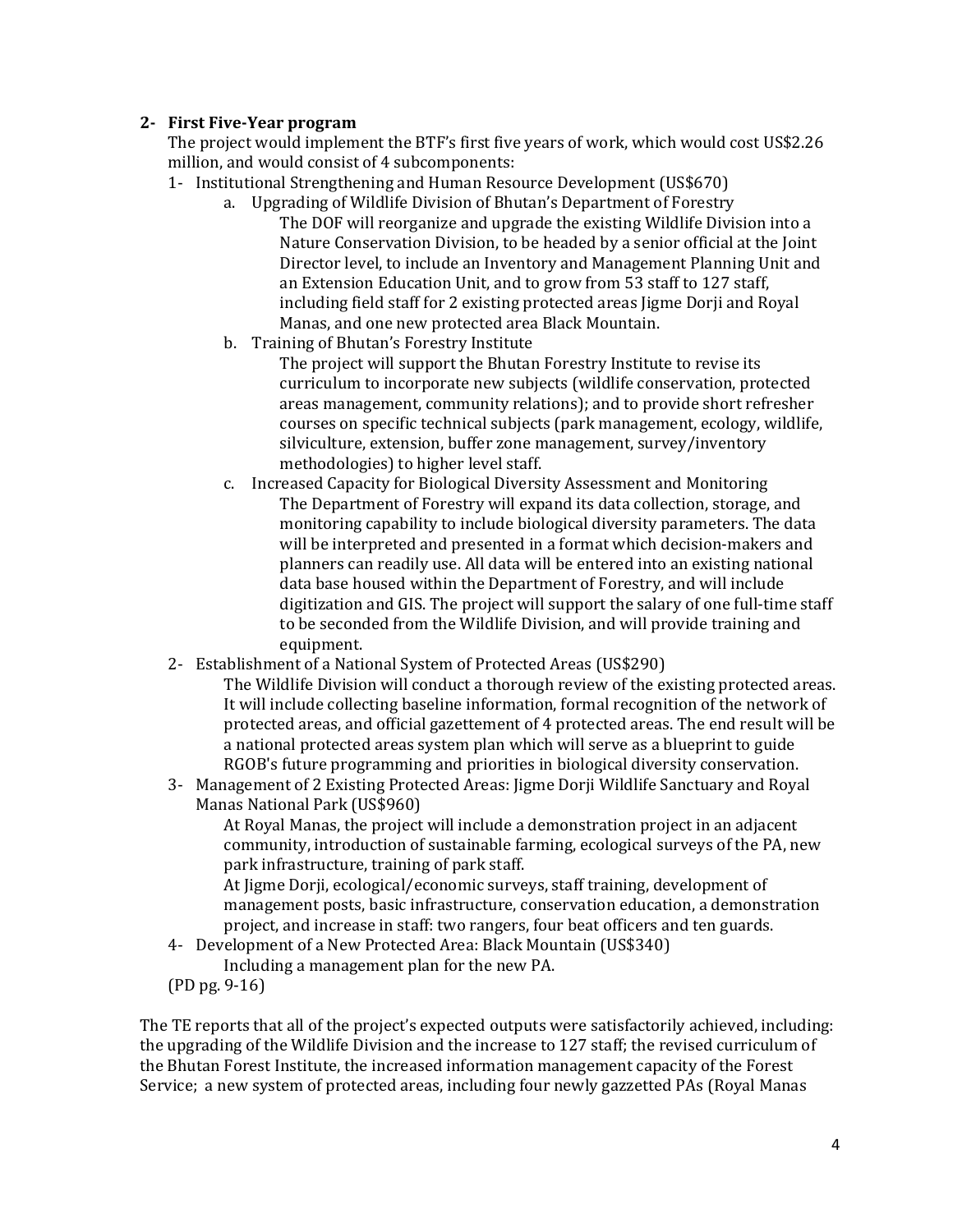National Park, Jigme Dorji Wildlife Sanctuary, Black Mountain National Park, and Bomdelling Wildlife Sanctuary), and management plans for 2 PAs. (TE pg. 3)

What is most remarkable is that the project achieved all the benchmarks associated with the conservation program objective in three years, two years ahead of its anticipated five year deadline. (TE pg. 3)

The TE reports that the project has laid the basic foundation for an effective long-term conservation program in Bhutan by establishing a legal, institutional, and technical framework, and by expanding implementation capacity. (TE pg. 3) More than 60% of the land area remains under forest cover and 26% is officially set aside as protected areas, the latter far exceeding the desired target of 10% established by the IUCN.

The grant has helped to demonstrate the feasibility of a trust fund mechanism that has the potential to provide long-term, sustainable support for biodiversity conservation in Bhutan. BTF had significant accomplishments in conservation funding, financial management, and initial programs, and by project end was addressing longer-term program development. The Bhutanese government used the GEF grant to attract funds from other donors who have more than matched the GEF contribution of US\$ 10 million, and also to encourage the financing of other biodiversity programs separate from BTF. (TE pg. 4) The project has helped to create a permanent, well capitalized institution. The success of the BTF has been such that the Bhutanese government considered new financial arrangements for managing its foreign exchange reserves. (TE pg. 5)

The TE notes that, had the strategic plan been finalized and operational for at least six months, the project outcome would have been rated highly satisfactory. (TE pg. 9) It notes that there was a lag in implementation of the project components after the benchmarks were met on the third year. The grant design neglected to specify a process to ensure sustained program development with new benchmarks, after the initial benchmarks had been achieved. This was due in part to an assumption that the National Environment Strategy and Action Plan which was expected to be completed in 1992 would provide the framework to guide future BTF funding. (TE pg. 2) The TER evaluator honors this assessment, and finding almost no shortcomings, rates project effectiveness as satisfactory.

| Rating: Highly Satisfactory |
|-----------------------------|
|                             |

The TE reports that, when examining the costs of the conservation program over a 5-year period, there was no significant deviation between the actual versus the appraised amounts of program costs. The total cost of the conservation program, from July 1992 to June 1997, was roughly US\$1.8 million, which is on the lower side of conventional donor-funded conservation investments with similar scope of activities. The TE notes that, as a comparison to the trust fund program, the cost of strengthening the management of just one national park in Bhutan (Jigme Dorji) would cost US\$2.54 million over five years. (TE pg. 20)

The TE reports that costs were controlled thanks to the careful use of foreign technical assistance on an as needed basis, and to the slowly growing implementation capacity, minimizing the likelihood of waste. (TE pg. 20)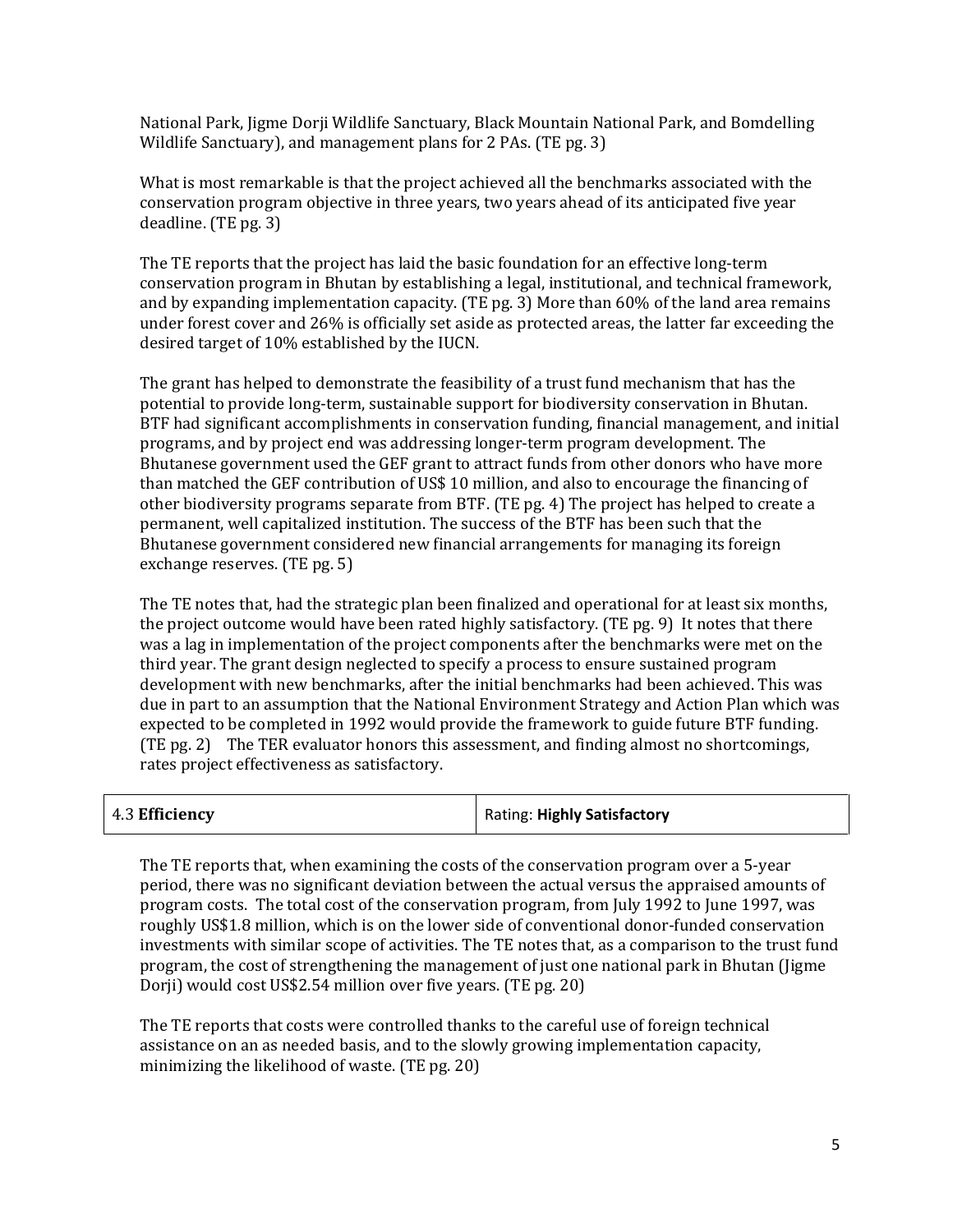The project benefitted from concurrent projects and activities that lightened the original load of the project. Much of the work on the national system of protected areas was undertaken under the Forestry Master Plan funded by the Asian Development Bank and for upgrading GIS capability within the Forest Resources Development Section by the Food and Agriculture Organization (FAO), the German Government, and World Bank-financed Bhutan - Forestry III project. (TE pg. 6) The TE does not report any bureaucratic, administrative, or political problems, or any implementation delays. Thus, project efficiency is rated highly satisfactory.

| Rating: Likely<br>4.4 Sustainability |  |  |
|--------------------------------------|--|--|
|--------------------------------------|--|--|

#### **Financial Risks – Sustainability Likely**

The TE asserts that the trust fund is highly likely to be financially sustainable. (TE pg. 6) The sustainability of the trust fund in perpetuity is provided by management guidelines which preserve fund principal in real terms by disbursing only from investment income. Although the annual flow of earnings from invested capital will vary from year to year depending upon the behavior of investment markets and the performance of the BTF's asset manager(s), the guidelines that are currently in place on preserving the capital in real terms are expected to minimize any adverse impact on the asset value and income potential over the long term. (TE pg. 5)

#### **Socio-political Risks – Sustainability Likely**

The TE does not discuss sociopolitical risks directly, but does provide evidence that these risks are either minimal, or do not pose a threat to the sustainability of the trust fund. There is strong government support for the fund, and a pre-existing strong conservation ethic in Bhutan. The TE notes that there is room to broaden the range of local stakeholders, as both grant recipients and fund board members. (TE pg. 7)

#### **Environmental Risks- Sustainability Likely**

The TE reports that, by project end, more than 60% of the land area remains under forest cover and 26% is officially set aside as protected areas, the latter far exceeding the desired target of 10% established by the IUCN**.** (TE pg. 3-4) It does not report on any activities that may pose a threat to the sustainability of project outcomes.

#### **Institutional Risks – Sustainability Likely**

The TE reports that the Fund's institutional sustainability is likely, due to strong commitment from the government of Bhutan, a supportive policy environment for conservation, and the financial viability of the fund. (TE pg. 7) It notes that the trust fund is still developing as an institution, and the extent to which it reaches its full potential will depend upon institutional/management effectiveness. (TE pg. iv)

### **5. Processes and factors affecting attainment of project outcomes**

5.1 Co-financing. To what extent was the reported co-financing essential to the achievement of GEF objectives? If there was a difference in the level of expected co-financing and actual co-financing, then what were the reasons for it? Did the extent of materialization of co-financing affect project's outcomes and/or sustainability? If so, in what ways and through what causal linkages?

Co-financing was essential for the achievement of project objectives. The Bhutanese Trust Fund for Environmental Conservation was developed to start with US\$20 million, for which the GEF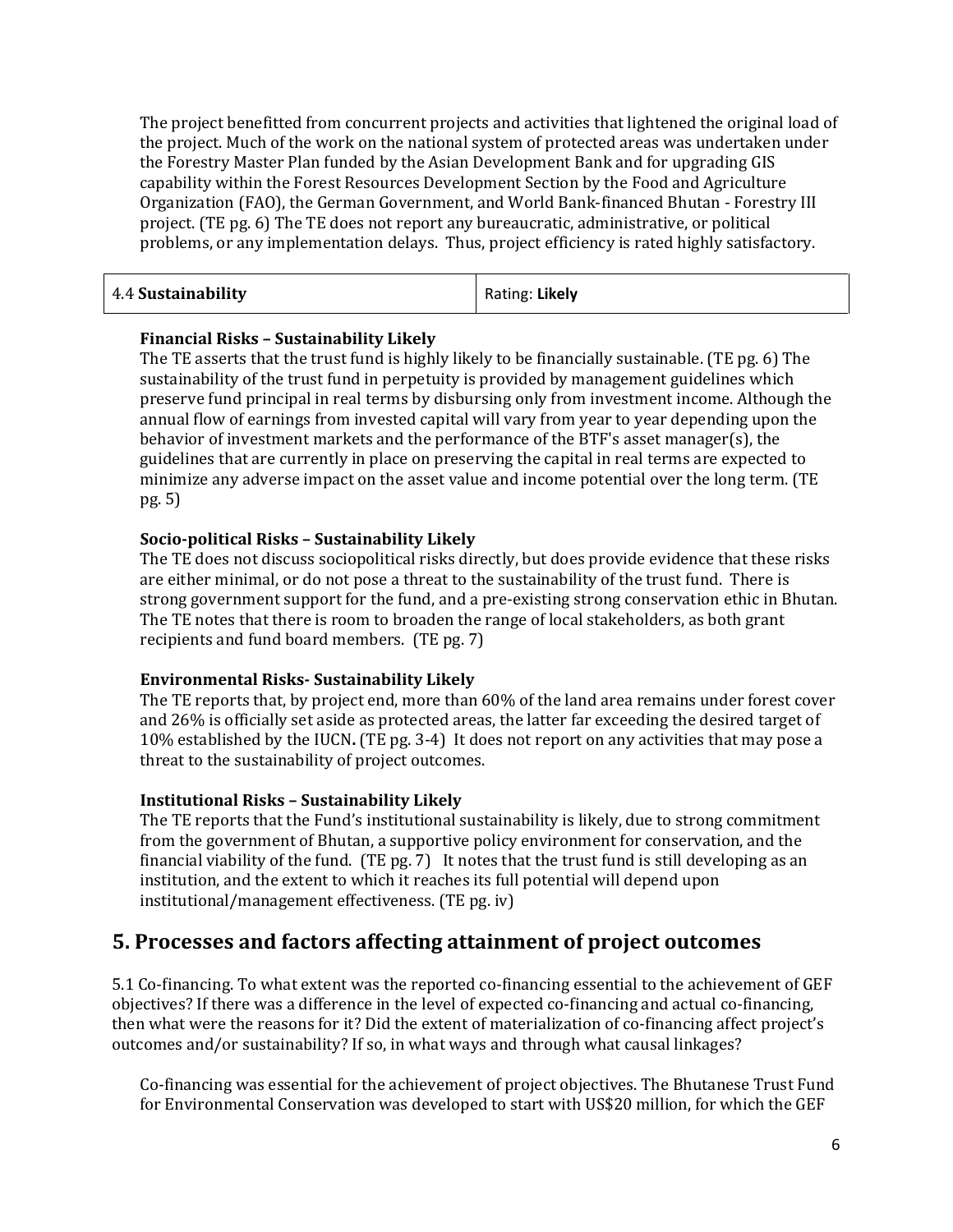provided only US\$20 million. By project end, the total amount provided to the fund was almost US\$21 million, a bit more than expected at the beginning of the project. The TE states that, regarding financing for the conservation program, there were much greater than anticipated contributions from donors who responded to the Bhutanese government's request for assistance. (TE pg. iv, 6) Cofinancing was provided by WWF-US, Government of Norway, Government of Netherlands, Government of Finland, Government of Switzerland, and Government of Denmark.

5.2 Project extensions and/or delays. If there were delays in project implementation and completion, then what were the reasons for it? Did the delay affect the project's outcomes and/or sustainability? If so, in what ways and through what causal linkages?

There were no project extensions or delays. The project was completed on June 30, 1997, ahead of the official closing date of December 31, 1997. (TE pg. 6)

5.3 Country ownership. Assess the extent to which country ownership has affected project outcomes and sustainability? Describe the ways in which it affected outcomes and sustainability, highlighting the causal links:

There was very high country ownership in this project, and it was very important for the achievement of outcomes and project sustainability. The Bhutanese government was committed to the goals and implementation of the project, even before the GEF became involved. It contributed money, staff, and resources, helped secure additional funding, and helped ensure the sustainability of project outcomes after completion. The Bhutanese government bore 10% of the incremental costs of the trust fund expenditures, and provided the counterpart financing on time. (TE pg. 8) The TE reports that the project's initial benchmarks were met two years ahead of schedule in part due to the government of Bhutan's strong commitment (TE pg. 6)

### **6. Assessment of project's Monitoring and Evaluation system**

Ratings are assessed on a six point scale: Highly Satisfactory=no shortcomings in this M&E component; Satisfactory=minor shortcomings in this M&E component; Moderately Satisfactory=moderate shortcomings in this M&E component; Moderately Unsatisfactory=significant shortcomings in this M&E component; Unsatisfactory=major shortcomings in this M&E component; Highly Unsatisfactory=there were no project M&E systems.

Please justify ratings in the space below each box.

| 6.1 M&E Design at entry | Rating: Highly Satisfactory |
|-------------------------|-----------------------------|
|-------------------------|-----------------------------|

The Project Document prescribes a monitoring and evaluation program that includes SMART indicators, annual financial audits "of all agencies", supervision missions each 6- 9 months, annual reporting requirements, and a mid-term and final review. (PD pg. 22-23) The TE reports that the project had clearly defined monitoring benchmarks. (TE pg. 5) An example of one of these benchmarks are the 7 SMART indicators that would indicate when Tranche 1 was complete, and when Tranche 2 funds would be eligible for disbursal. These indicators include: a fully functioning NCD with adequate staffing at headquarters and in the field offices; revision of the BFI curriculum to place more emphasis on wildlife and biodiversity protection and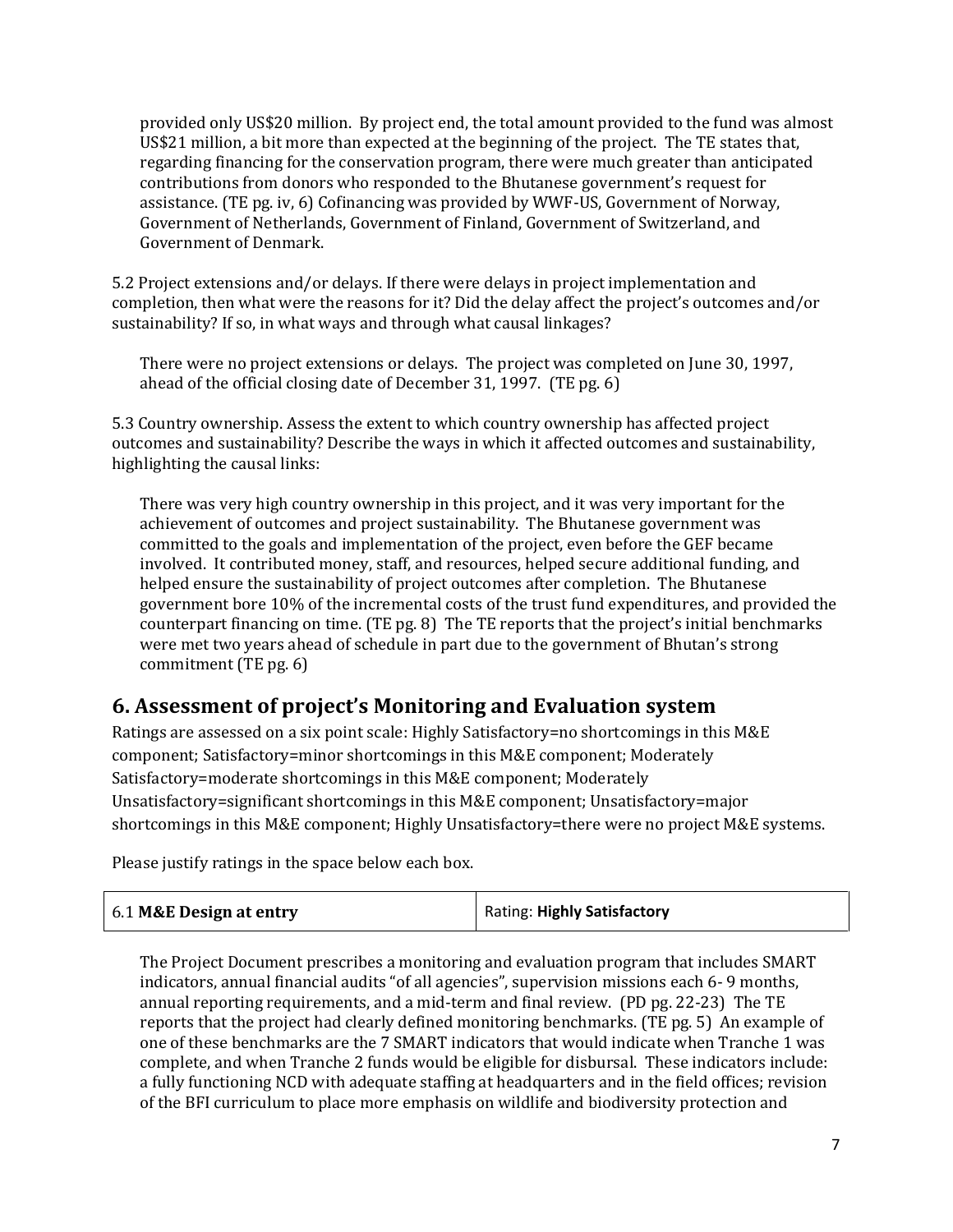community participation; development of a biological diversity information system within the DOF to facilitate preparation of management plans; adoption by the government of Bhutan of a revised national protected area system plan; gazetting of four protected areas; upgrading of two protected areas - Jigme Dorji Wildlife Sanctuary and Royal Manas National Park; and development of a detailed management plan for a new protected area (possibly Black Mountain). (PD pg. 22-23)

The completeness of the M&E design at project entry is particularly unexpected when compared to other projects designed and implemented during the early 1990's, when many of the GEF's first projects lacked any substantial M&E design. Thus, the M&E design at entry for this project is rated highly satisfactory.

| 6.2 M&E Implementation | Rating: Satisfactory |
|------------------------|----------------------|
|                        |                      |

The TE does not address M&E implementation in a dedicated section, and does not address the M&E plan specifically. It offers some evidence throughout the document of the satisfactory completion of an M&E plan. Table 5 lists the project objectives, implementation indicators, and key impacts expected during project implementation, and also states that project had clearly defined monitoring benchmarks, which were met. (TE pg. 15-18, 5) The TE also states that the project "achieved the monitoring mechanisms… consistent with its design". (TE pg. iv) The TE states that the World Bank's missions addressed key implementation issues such as asset management, financial reporting, format for monitoring and evaluation, and the development of a strategic plan, that performance ratings were appropriate, and that the missions were timed to overlap with BTF Board meetings and included field visits. (TE pg. 7-8) The TE also reports that the mid-term review mission included representatives from the Bhutanese government, UNDP, WWF-US, and Norway. (TE pg. 5)

In discussing the performance of the Bhutanese government, the TE states that comprehensive monitoring and evaluation has lagged slightly, but a consistent framework had now been developed. (TE pg. 8) The TE states that the project's draft final strategic plan includes a framework for monitoring and evaluating future trust fund performance, suggesting that M&E activities were present throughout project implementation, and continue to be important in the future. (TE pg. 11) Thus M&E implementation is rated satisfactory.

### **7. Assessment of project implementation and execution**

Quality of Implementation includes the quality of project design, as well as the quality of supervision and assistance provided by implementing agency(s) to execution agencies throughout project implementation. Quality of Execution covers the effectiveness of the executing agency(s) in performing its roles and responsibilities. In both instances, the focus is upon factors that are largely within the control of the respective implementing and executing agency(s). A six point rating scale is used (Highly Satisfactory to Highly Unsatisfactory), or Unable to Assess.

| 7.1 Quality of Project Implementation | Rating: Satisfactory |
|---------------------------------------|----------------------|
|---------------------------------------|----------------------|

The implementing agency was the World Bank. The ICR rates World Bank performance as satisfactory, with a satisfactory performance during appraisal, and a highly satisfactory performance during supervision. (TE pg. 7)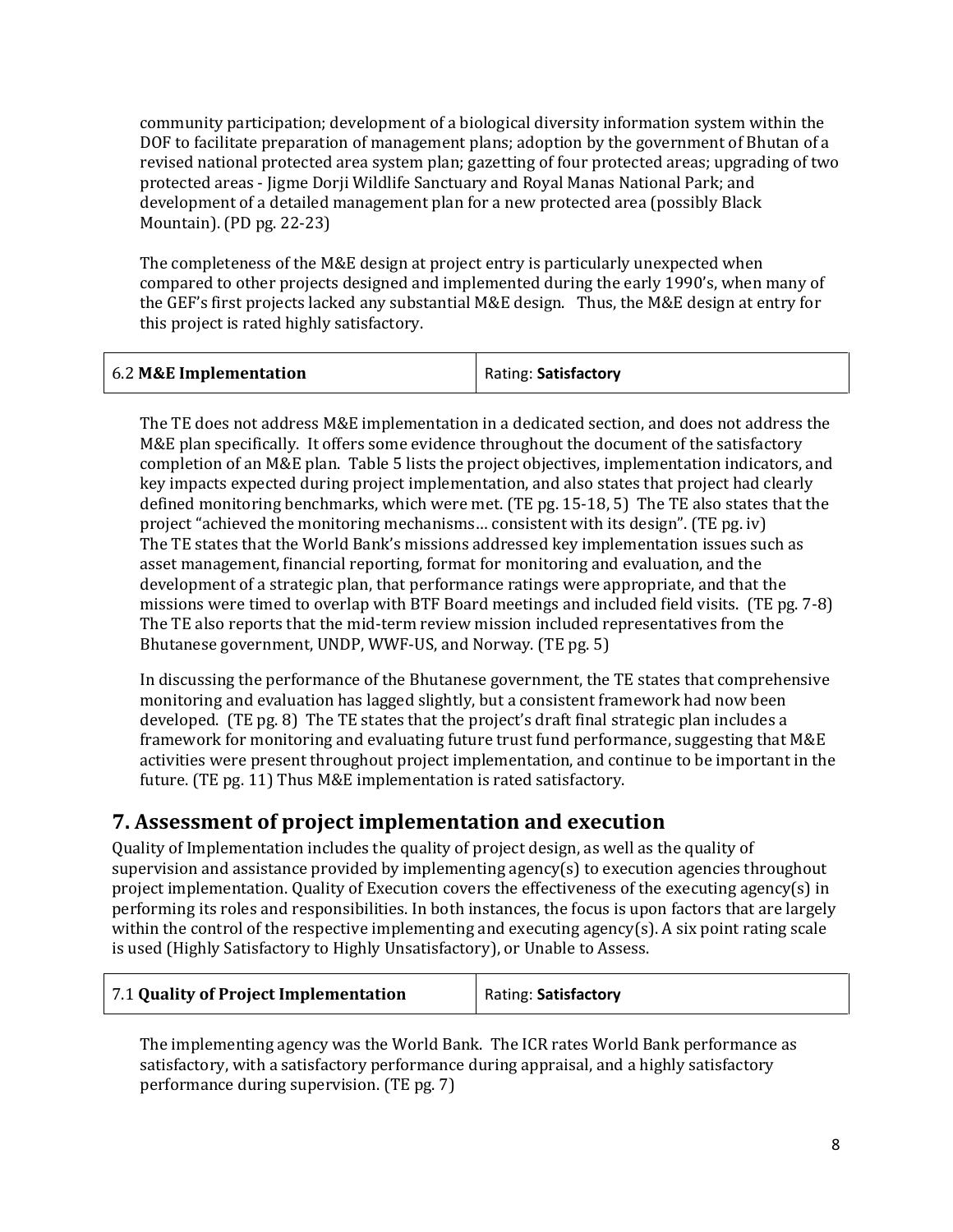The TE reports that the World Bank's processing was rapid once the GEF mechanism was established. In the context of the time, the World Bank mission provided adequate technical, environmental, sociological, financial, and legal expertise and guidance. The World Bank's close collaboration with the government, NGOs and the donors during the design and implementation of the project have been important in raising additional resources from other donors. (TE pg. 5, 7) The TE reports that was a strong and constructive partnership between the World Bank and UNDP.

During project implementation, the World Bank missions addressed key implementation issues such as asset management, financial reporting, format for monitoring and evaluation, and the development of a strategic plan. The World Bank's performance ratings were appropriate, and the missions gave attention to biodiversity impact to the extent feasible for initial activities. The World Bank was instrumental in bringing about the necessary changes to the governance structure and financial management arrangements, and in prompting the Board to develop a strategic plan. World Bank staff showed flexibility, sensitivity to local situations, and practicality in suggesting and helping develop modifications. The World Bank continued to have fairly good relations with UNDP. The highly collaborative relationship between the World Bank, the BTF Board, BTF Secretariat, and WWF-US throughout the grant period helped World Bank staff to supervise efficiently and effectively. There was excellent continuity in World Bank staffing with only one change in task manager, which is quite unusual and surprising for a World Bank project in general. (TE pg. 7-8)

However, the TE notes that much of the work to develop the project concept and the stakeholder engagement was completed before the World Bank became involved. ". The concept and design for this project was initiated and developed by the Bhutanese government and its partners in WWF-US and UNDP. (TE pg. 7) The TE notes a shortcoming in the World Bank's performance at appraisal: the World Bank did not devote sufficient attention to the specialized institutional and financial management aspects associated with trust fund design, and the mission did not include anyone experienced in foundation management who might better have analyzed and helped to shape the design of institutional policies and components. (TE pg. 7)

Due to minor shortcomings in World Bank performance, the quality of project implementation is rated satisfactory.

| 7.2 Quality of Project Execution | Rating: Highly Satisfactory |
|----------------------------------|-----------------------------|
|----------------------------------|-----------------------------|

The main executing agency for this project was the Bhutanese government's Forestry department, with substantial involvement with the UNDP and WWF. The TE reports that the Bhutanese government's performance was highly satisfactory at preparation, and satisfactory during implementation, and that project execution in general by all parties was satisfactory.

The Bhutanese government had a high level of commitment and initiative in this project: it arranged to obtain legal, financial, and technical advice from WWF-US and UNDP, and actively sought donor support from WWF-US, GEF, and bilateral donors. (TE pg. 8) The Bhutanese government's reputation for integrity enhanced the willingness of donors to contribute to the BTF. The project also benefited from the government's strong environmental sector policies and commitment to biodiversity conservation. (TE pg. 5) The Bhutanese government bore 10% of the incremental costs of the trust fund expenditures, provided the counterpart financing on time, and succeeded in obtaining additional contributions to the trust fund to ensure its long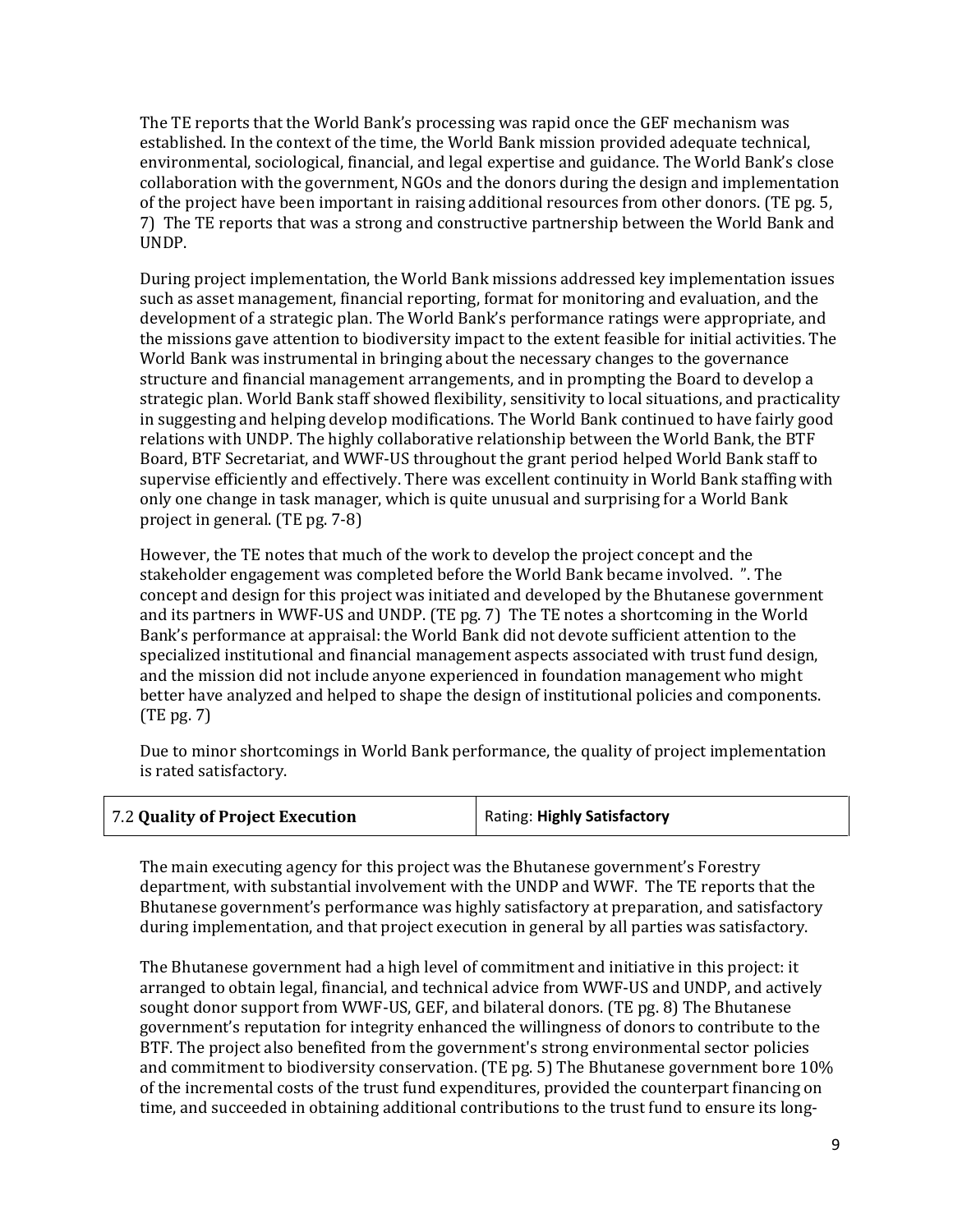term financial sustainability and to extend its potential as a conservation funding mechanism. (TE pg. 8) The TE points out that there is room for improvement for the Bhutanese government, including clarification of funding policies, systematizing operating procedures, increasing communications with potential recipients and donors, and increasing funding for and participation of local communities.

There were important social conditions that were conducive to successful project implementation. The importance within Bhutanese culture of maintaining good relationships and making decisions through consensus established a constructive and warm atmosphere for all trust fund participants, and ensured commitment to the resulting decisions. The strong ethic of integrity within the Bhutanese civil service helped to avoid conflicts of interest. (TE pg. 5) The cultural importance of good relationships and consensus, generally a positive force, slowed the pace at which the BTF Board identified and addressed problems. (TE pg. 6)

The TE reports that UNDP, WWF-US, and other donors provided strong support both in funds and in advice. WWF-US and UNDP played a major and constructive role in providing assistance in terms of legal and financial expertise in preparation. (TE pg. 7) All parties, including the BTF Board, responded responsibly and flexibly to resolve the financial reporting and investment management deficiencies that were encountered. (TE pg. 5) The BTF Board members, UNDP and WWF established highly collaborative relationships with one another. (TE pg. 7)

When considering this strong project execution, it is not surprising that the project's expected outcomes were achieved in three years instead of five years. The quality of project execution is rated highly satisfactory.

### **8. Assessment of Project Impacts**

*Note - In instances where information on any impact related topic is not provided in the terminal evaluations, the reviewer should indicate in the relevant sections below that this is indeed the case and identify the information gaps. When providing information on topics related to impact, please cite the page number of the terminal evaluation from where the information is sourced.* 

**8.1 Environmental Change.** Describe the changes in environmental stress and environmental status that occurred by the end of the project. Include both quantitative and qualitative changes documented, sources of information for these changes, and how project activities contributed to or hindered these changes. Also include how contextual factors have contributed to or hindered these changes.

There were no changes in environmental stress or status reported during the implementation of this project. However, there is a large positive impact on environmental status expected from this project, since it improved the management of four protected areas, and set aside 26% of Bhutan's land area for protected area.

**8.2 Socioeconomic change.** Describe any changes in human well-being (income, education, health, community relationships, etc.) that occurred by the end of the project. Include both quantitative and qualitative changes documented, sources of information for these changes, and how project activities contributed to or hindered these changes. Also include how contextual factors have contributed to or hindered these changes.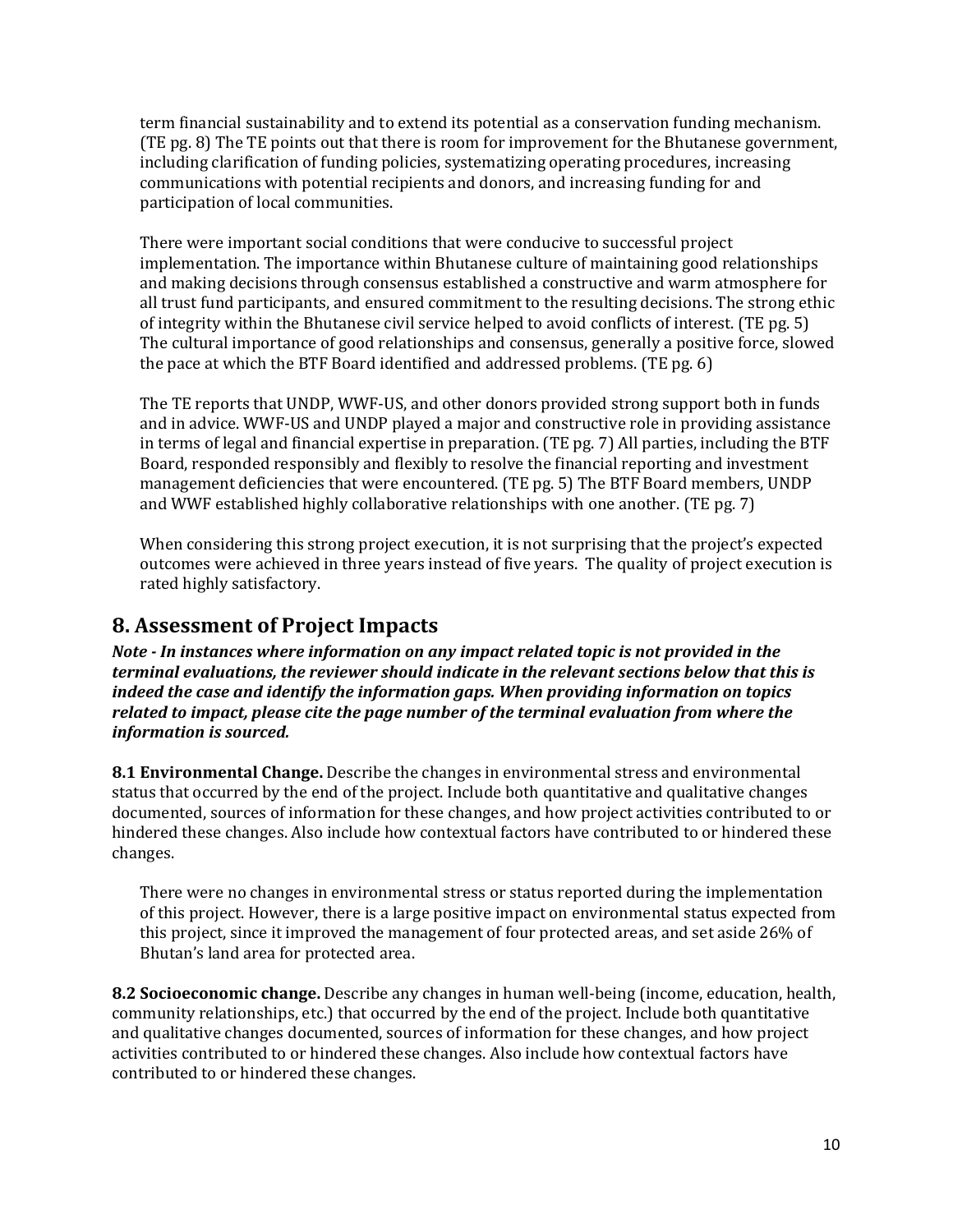This project did not report any changes in human well-being.

**8.3 Capacity and governance changes**. Describe notable changes in capacities and governance that can lead to large-scale action (both mass and legislative) bringing about positive environmental change. "Capacities" include awareness, knowledge, skills, infrastructure, and environmental monitoring systems, among others. "Governance" refers to decision-making processes, structures and systems, including access to and use of information, and thus would include laws, administrative bodies, trust-building and conflict resolution processes, informationsharing systems, etc. Indicate how project activities contributed to/ hindered these changes, as well as how contextual factors have influenced these changes.

- a) Capacities- The TE reports the following changes in capacity:
	- The staff of the Nature Conservation Division increased from 53 to 127. (TE pg. 2)
	- The Bhutan Forestry Institute now has an updated curriculum that increases the emphasis on wildlife, protected areas management, and community participation, as well as overseas training for three instructors. (TE pg. 2)
	- The project developed a biodiversity information system capability within the Division of Forestry's Management Section, including (i) the secondment of full-time staff to update, computerize, and process biological and socioeconomic data, and a GIS database for protected area management planning and monitoring, and (ii) short overseas training courses for two GIS technicians. (TE pg. 2)
	- The Royal Manas National Park and the Jigme Dorji Wildlife Sanctuary now have baseline surveys, preliminary annual work plans, and seven fully staffed offices. (TE pg. 2)
- b) Governance The TE reports the following changes in governance:
	- The trust fund established important precedents for a governance structure involving government officials and NGOs, and for establishing procedures to ensure transparency with donors and other stakeholders. (TE pg. 5)
	- The government of Bhutan revised the national protected areas system plan with clear protection categories and prioritization. (TE pg. 2);
	- Four protected areas were officially gazzetted, and three protected areas gained operational management plans. (TE pg. 2)

**8.4 Unintended impacts.** Describe any impacts not targeted by the project, whether positive or negative, affecting either ecological or social aspects. Indicate the factors that contributed to these unintended impacts occurring.

The TE reports several positive unintended impacts. By drawing attention to the importance of Bhutan's biodiversity, and the Bhutanese government's commitment to biodiversity, the project precipitated a dramatic increase in donor financing for biodiversity, separate from the BTF itself. Bhutan's new experience with investment management, governance, and strategic planning has influenced the design of biodiversity trust funds for other countries, and opened up the prospect of trust funds for other sectors within Bhutan. Another indirect impact has been the increased experience and sophistication of senior Bhutanese government officials related to financial asset management in general, which they are now applying in their management of Bhutanese foreign exchange reserves. (TE pg. 32)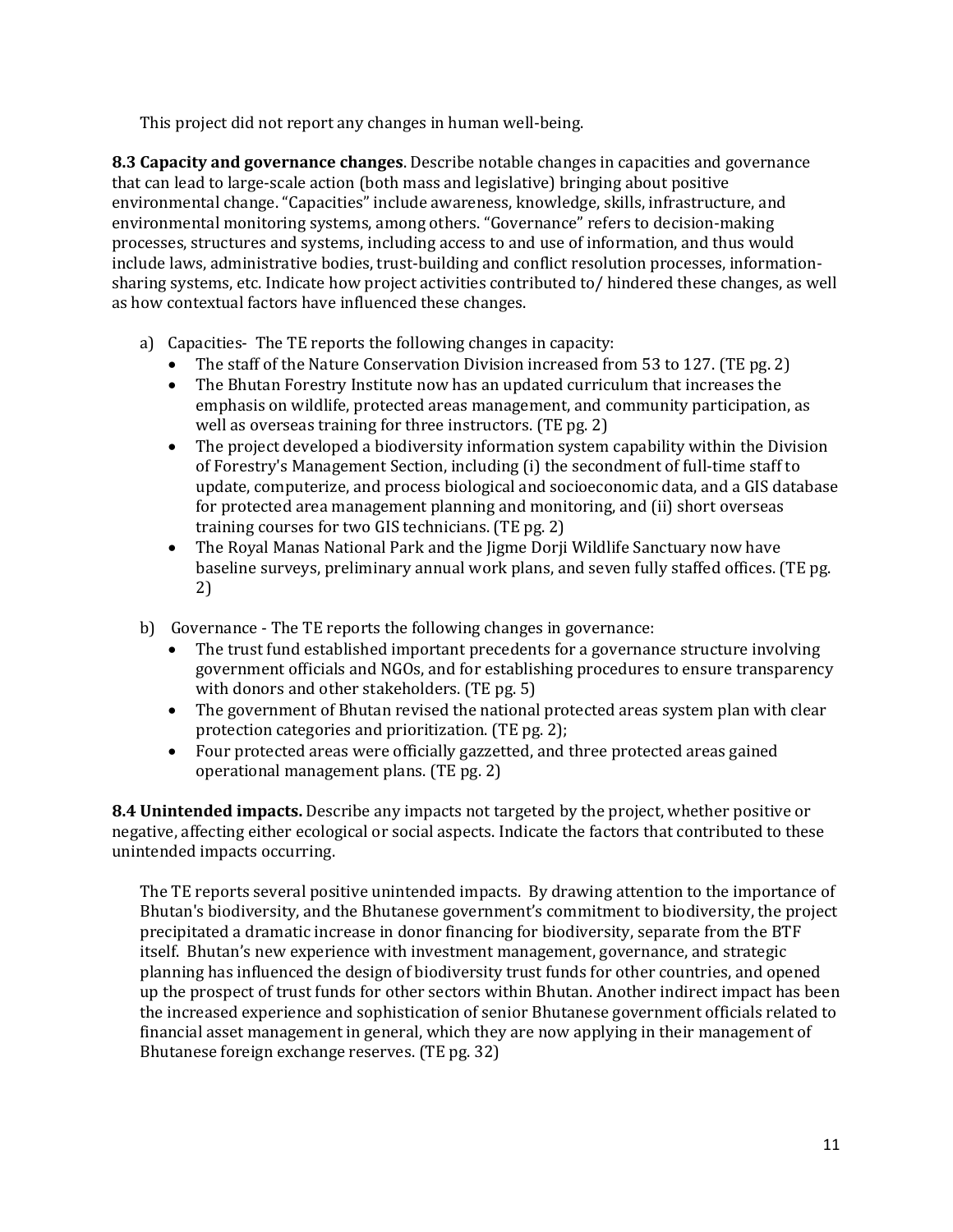The project's activities have had several indirect impacts. The biophysical and socioeconomic baseline surveys and the establishment of a database for protected areas will enable monitoring and evaluation of change over time and more informed decision-making for allocation of scarce human and financial resources. The project also helped to increase the importance of stakeholder consultation and participation. (TE pg. 3-4)

**8.5 Adoption of GEF initiatives at scale.** Identify any initiatives (e.g. technologies, approaches, financing instruments, implementing bodies, legal frameworks, information systems) that have been mainstreamed, replicated and/or scaled up by government and other stakeholders by project end. Include the extent to which this broader adoption has taken place, e.g. if plans and resources have been established but no actual adoption has taken place, or if market change and large-scale environmental benefits have begun to occur. Indicate how project activities and other contextual factors contributed to these taking place. If broader adoption has not taken place as expected, indicate which factors (both project-related and contextual) have hindered this from happening.

**Scaling Up** The Bhutanese government used the GEF grant to attract funds from other donors who have more than matched the GEF contribution of US\$ 10 million to the BTF, and also to encourage their financing of other biodiversity programs separate from BTF. (TE pg. 4)

**Replication** The grant launched the first trust fund set up under the GEF and the first demonstration anywhere of the conservation "trust fund" concept. It has and is continuing to provide useful lessons for future trust funds worldwide (e.g., Uganda, Peru, Brazil, Laos, etc.) and in Bhutan (e.g., health and culture). (TE pg. 5)

### **9. Lessons and recommendations**

9.1 Briefly describe the key lessons, good practices, or approaches mentioned in the terminal evaluation report that could have application for other GEF projects.

The TE lists the following lessons learned (TE pg. 10):

- It is essential for trust funds to have a legal framework to institutionalize collaboration between donors and recipients, make decision making and implementation transparent, and make management accountable.
- Concrete conservation program benchmarks during the first five years served as useful incentives, as clear indicators of achievement, and as mechanisms to mobilize donor support additional to that which was initially provided by the trust fund. It would have been helpful if the benchmarks addressed not only conservation program achievements, but also institutional development of the trust fund entity itself.
- WWF-US provided valuable support during the start-up of the benchmark activities, separate from the uncertain investment income. During the initial period of trust fund establishment, it is essential to have reliable funding that does not depend upon investment income.
- RGOB's strong reputation for integrity in governance, its demonstrated commitment to conservation, and the small size of the country (with associated support from interested European countries) all contributed to willingness of donors to make relatively large contributions. These conditions may limit the likelihood of replicating comparable levels of support for trust funds in many other countries.
- Establishing internationally respected asset management arrangements and addressing financial issues immediately and openly as they may arise is important, if not essential, to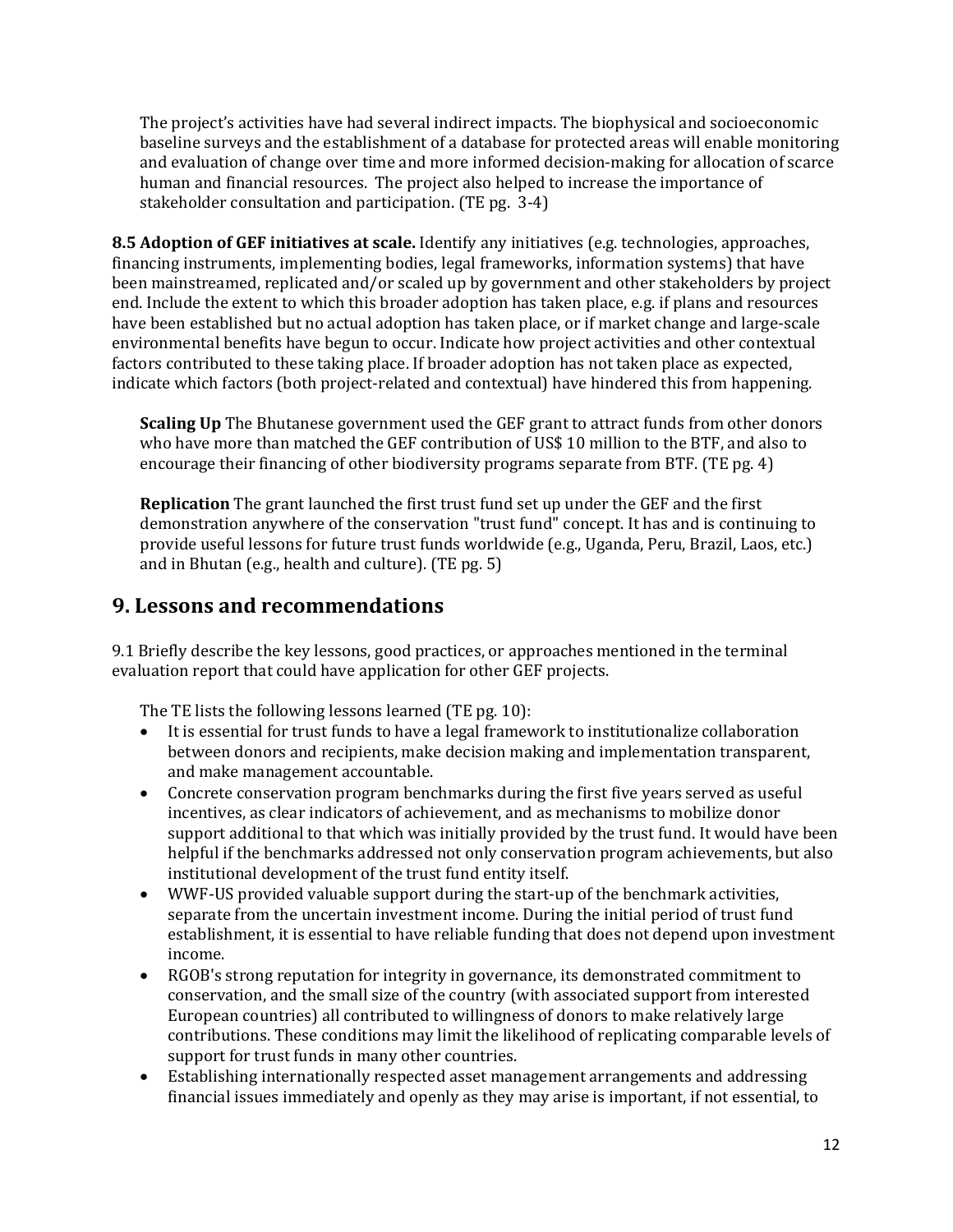preserving donor and recipient confidence. If and when a trade-off arises, financial issues should be addressed prior to program issues. The unique characteristics of a trust fund should be recognized at the outset and the design and appraisal teams should include relevant expertise in financial asset management, trust fund institutional development, and trust fund program development. Such expertise is normally best found among senior officers working in such organizations.

- Providing trust fund support for ICDP has proved more complex than originally anticipated. The main challenge is to define and articulate criteria for how ICDP investments can successfully address biodiversity conservation objectives.
- BTF's experience confirms that multi-stakeholder involvement is beneficial (e.g., WWF-US and UNDP involvement in BTF Board communication with donors, involvement of local people in PA management planning, etc.)
- Trust fund performance should be evaluated from a long- term perspective, taking into account the needs of future generations. It should not be evaluated on the same basis as a traditional investment project.

9.2 Briefly describe the recommendations given in the terminal evaluation. The TE does not list any specific recommendations.

### **10. Quality of the Terminal Evaluation Report**

A six point rating scale is used for each sub-criteria and overall rating of the terminal evaluation report (Highly Satisfactory to Highly Unsatisfactory)

| Criteria                                                                                                                                                | <b>GEF EO comments</b>                                                                                                                                                                                                                                                                | Rating    |
|---------------------------------------------------------------------------------------------------------------------------------------------------------|---------------------------------------------------------------------------------------------------------------------------------------------------------------------------------------------------------------------------------------------------------------------------------------|-----------|
| To what extent does the report<br>contain an assessment of relevant<br>outcomes and impacts of the<br>project and the achievement of the<br>objectives? | The TE reports the relevant outcomes and the achievement<br>of project objectives. It lists the project's key indicators,<br>but does not list the project's achievements beside these<br>key indicators. The reporting of outcomes could have been<br>more explicit and streamlined. | S         |
| To what extent is the report<br>internally consistent, the evidence<br>presented complete and convincing,<br>and ratings well substantiated?            | The TE is internally consistent, and the ratings are well<br>substantiated.                                                                                                                                                                                                           | <b>HS</b> |
| To what extent does the report<br>properly assess project<br>sustainability and/or project exit<br>strategy?                                            | The TE thoroughly discusses the risks and expected<br>sustainability of project outcomes, and outlines the future<br>steps for continued involvement.                                                                                                                                 | <b>HS</b> |
| To what extent are the lessons<br>learned supported by the evidence<br>presented and are they<br>comprehensive?                                         | The lessons learned are comprehensive and supported by<br>evidence.                                                                                                                                                                                                                   | <b>HS</b> |
| Does the report include the actual<br>project costs (total and per activity)<br>and actual co-financing used?                                           | The TE offers various charts and graphs documenting<br>project costs per activity, per donor, per year.                                                                                                                                                                               | <b>HS</b> |
| Assess the quality of the report's<br>evaluation of project M&E systems:                                                                                | The TE discusses M&E design and implementation scarcely,<br>indirectly, and insufficiently.                                                                                                                                                                                           | <b>MU</b> |
| <b>Overall TE Rating</b>                                                                                                                                |                                                                                                                                                                                                                                                                                       | S         |
| $0.3 \times (a + b) + 0.1 \times (c + d + e + f)$                                                                                                       | $= 0.3(11) + 0.1(21) = 3.3 + 2.1 = 5.4$ ~ 5                                                                                                                                                                                                                                           |           |